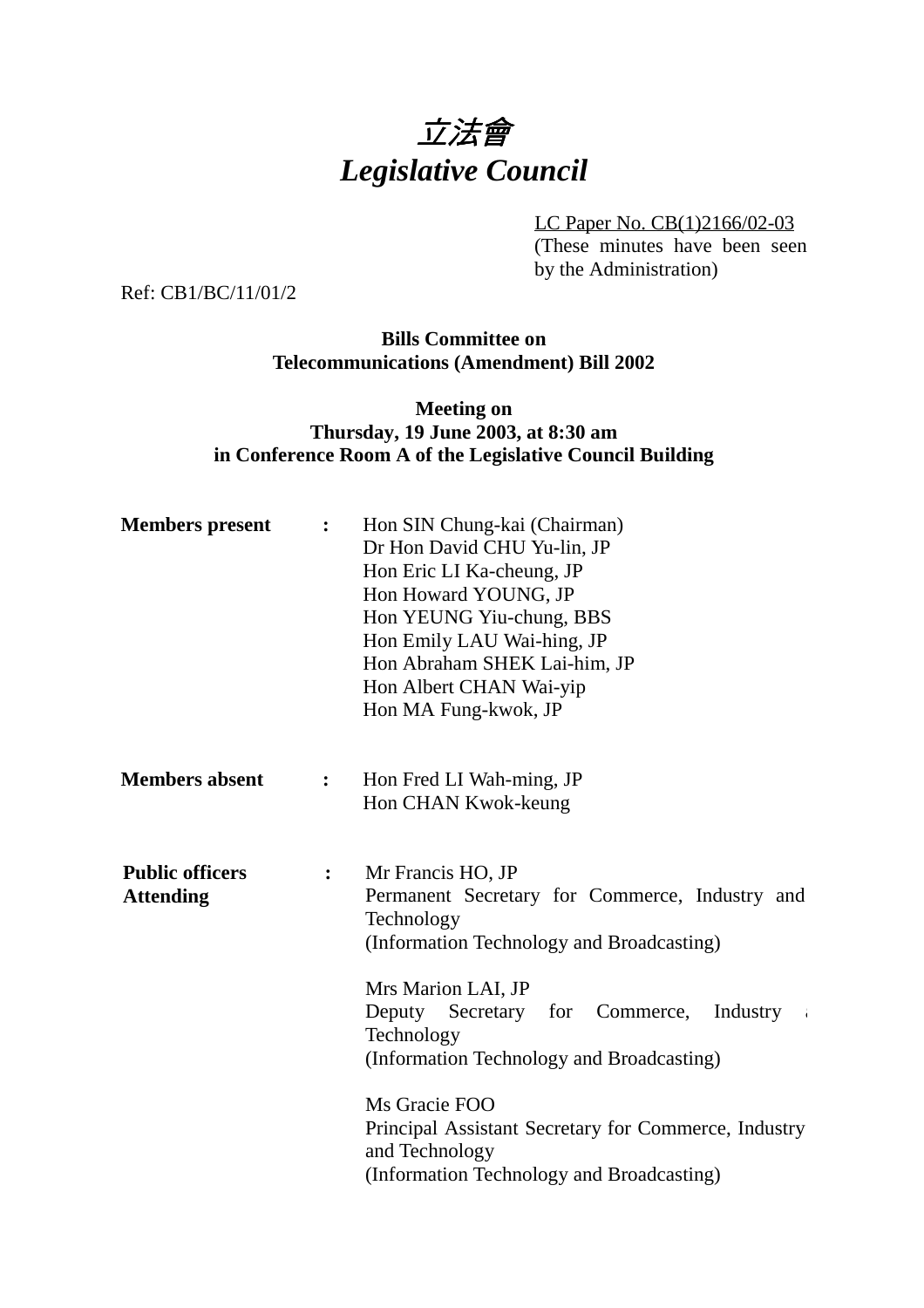|                                | Miss Linda SO<br>Assistant Secretary for Commerce, Industry and<br>Technology<br>(Information Technology and Broadcasting) |
|--------------------------------|----------------------------------------------------------------------------------------------------------------------------|
|                                | Mr M H AU, JP<br>Deputy Director-General of Telecommunications                                                             |
|                                | Mr Edward WHITEHORN<br>Head, Competition Affairs Branch, Office of the<br><b>Telecommunications Authority</b>              |
|                                | Mr Michael LAM<br>Senior Government Counsel, Department of Justice                                                         |
| <b>Clerk in attendance :</b>   | Miss Polly YEUNG<br>Chief Assistant Secretary (1)3                                                                         |
| <b>Staff in attendance : :</b> | Miss Connie FUNG<br>Assistant Legal Adviser 3                                                                              |
|                                | Ms Debbie YAU<br>Senior Assistant Secretary (1)1                                                                           |

# **I Confirmation of minutes**

LC Paper No.  $CB(1)1990/02-03$  - Minutes of  $13<sup>th</sup>$  meeting on 9 June 2003

Minutes of the  $13<sup>th</sup>$  meeting on 9 June 2003 were confirmed.

#### **II Committee Stage Amendments proposed by Hon SIN Chung-kai**

LC Paper No. CB(1)2020/02-03(01) - Additional Committee Stage (*tabled and subsequently issued to* Amendments proposed by the *members on 19 June 2003)* Administration (English version only)

LC Paper No. CB(1)2020/02-03(02) - Administration's response to (*tabled and subsequently issued to members on 19 June 2003)* Stage Amendments proposed by Hon SIN Chung-kai (English version only)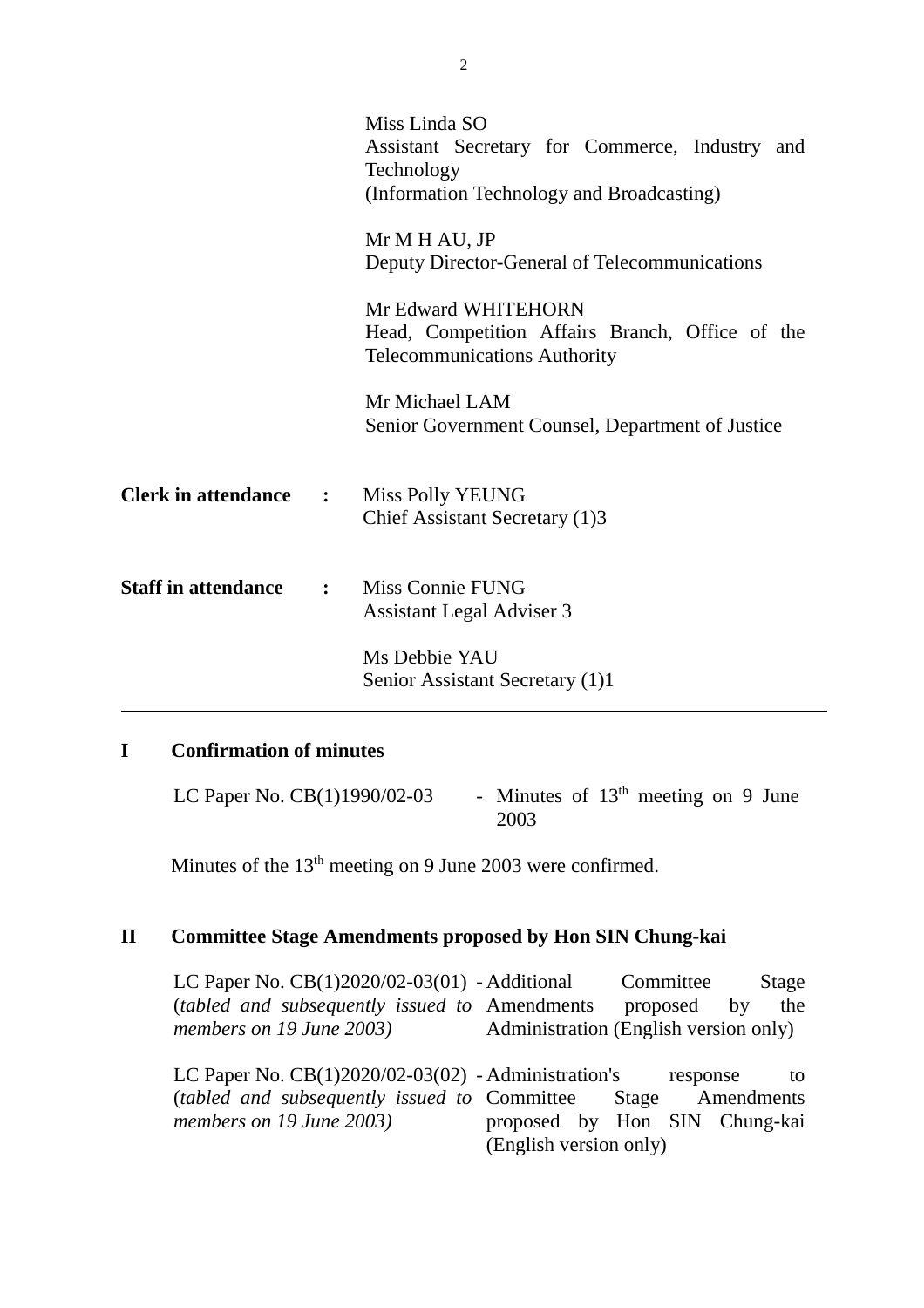| LC Paper No. CB(1)2020/02-03(03) - Letter from Consumer Council dated<br>(tabled and subsequently issued to<br>members on 19 June 2003)                           | June 2003 on Regulation of<br>18<br>Mergers and Acquisitions in the<br>Telecommunications Market (English<br>version only)                                                                                                                              |
|-------------------------------------------------------------------------------------------------------------------------------------------------------------------|---------------------------------------------------------------------------------------------------------------------------------------------------------------------------------------------------------------------------------------------------------|
| LC Paper No. $CB(1)2006/02-03(01)$ - Committee Stage Amendments                                                                                                   | proposed by Hon SIN Chung-kai (as<br>at 17 June 2003) (English version<br>only)                                                                                                                                                                         |
| LC Paper No. CB(1)1939/02-03(01) -<br>tabled<br>(Chinese)<br>version<br>were<br>subsequently circulated to members<br>vide LC Paper No. $CB(1)2020/02$ -<br>(0.3) | "Major issues covered by<br>the<br>Administration's proposal and the<br>proposed CSAs by Hon SIN Chung-<br>kai" prepared by the Secretariat<br>(revised, as at 17 June 2003)                                                                            |
| LC Paper No. $CB(1)1934/02-03(01)$ -                                                                                                                              | Note on Thresholds Adopted by<br>Authorities<br>Competition<br>in<br><b>Examining Mergers and Acquisitions</b><br>in Overseas Jurisdictions provided<br>by the Administration)                                                                          |
| LC Paper No. $CB(1)1955/02-03(02)$ - Letter from the telecommunications                                                                                           | operators on "Response"<br>to<br>the<br>Administration's note on Thresholds<br><b>Adopted by Competition Authorities</b><br>Examining Mergers<br>and<br>in<br>Acquisitions<br>Overseas<br>$\sin$ $\frac{1}{2}$<br>Jurisdictions" (English version only) |
| LC Paper No. $CB(1)1903/02-03(02)$ - Powerpoint presentation material on                                                                                          | the Bill provided by Hon SIN<br>Chung-kai                                                                                                                                                                                                               |
| LC Paper No. $CB(1)1903/02-03(03)$ - Letter from Consumer Council dated                                                                                           | June 2003 on Regulation of<br>9<br>Mergers and Acquisitions in the<br>Telecommunications<br>Market<br>(English version only)                                                                                                                            |
| LC Paper No. CB(1)1858/02-03                                                                                                                                      | - Report of the Bills Committee for<br>the House Committee meeting on 6<br><b>June 2003</b>                                                                                                                                                             |
| LC Paper No. CB(3)593/01-02                                                                                                                                       | - The Bill                                                                                                                                                                                                                                              |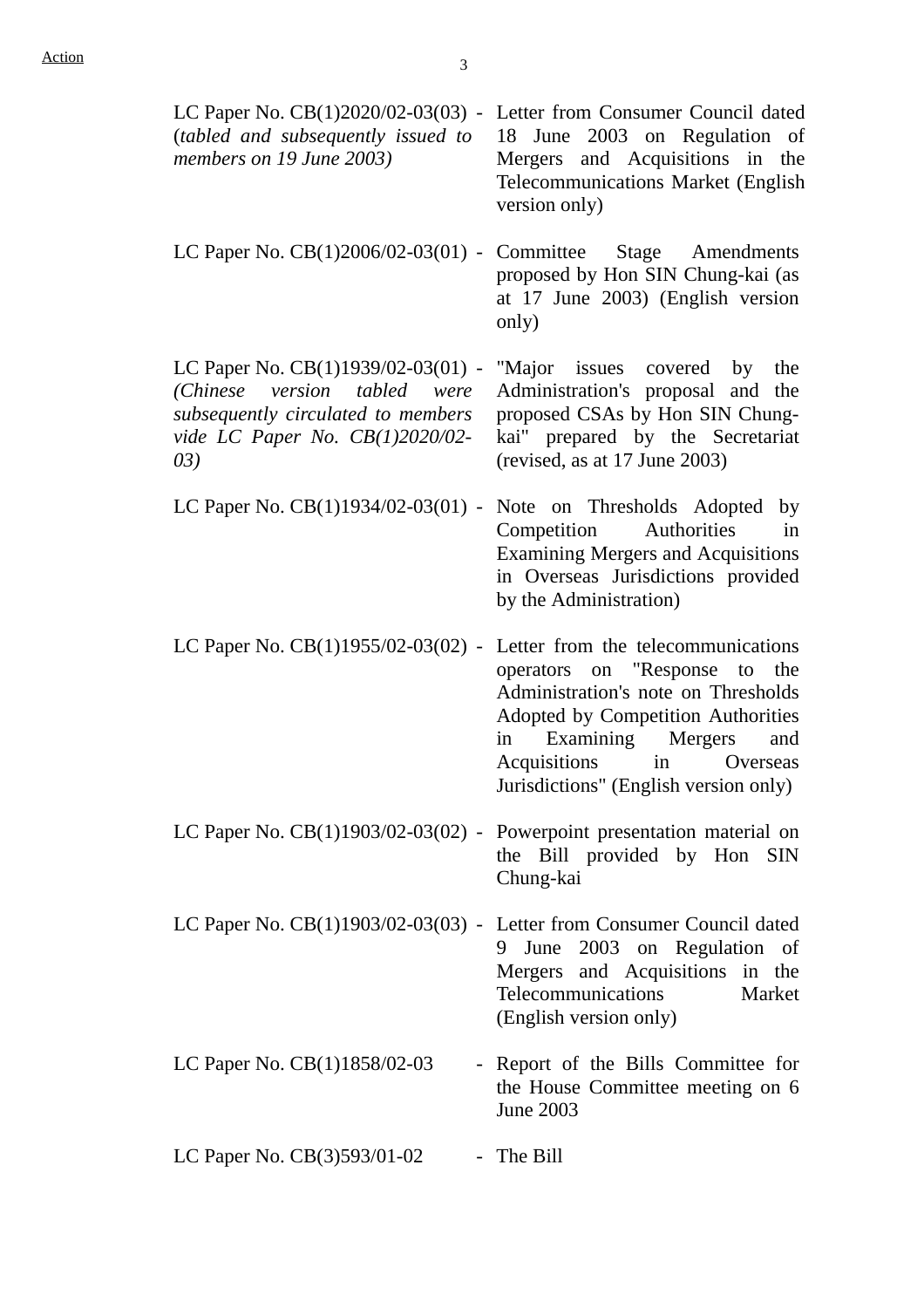### 2. The Bills Committee deliberated. (Index of proceedings attached at **Appendix)**

3. Members noted the Administration's intention to resume Second Reading debate of the Bill on 2 July 2003. However, most members cautioned against the hasty endorsement of the additional Committee Stage Amendments (CSAs) currently proposed by the Administration (LC Paper No. CB(1)2020/02-03(01)) pending a thorough examination of the proposed amendments. After discussion, members agreed in principle that the Chairman of the Bills Committee would give a verbal report to the House Committee on 20 June 2003 recommending, inter alia, the resumption of Second Reading debate of the Bill on 9 July 2003 subject to the completion of clause-by-clause examination of the additional CSAs currently proposed by the Administration at the next meeting scheduled for Tuesday 24 June 2003 at 10:45 am.

4. At members' request, the Assistant Legal Adviser 3 would provide a marked up copy of the additional CSAs proposed by the Administration to the Bill for members' consideration at the next meeting.

#### **III Any other business**

5. There being no other business, the meeting ended at 9:55 am.

Council Business Division 1 Legislative Council Secretariat 8 July 2003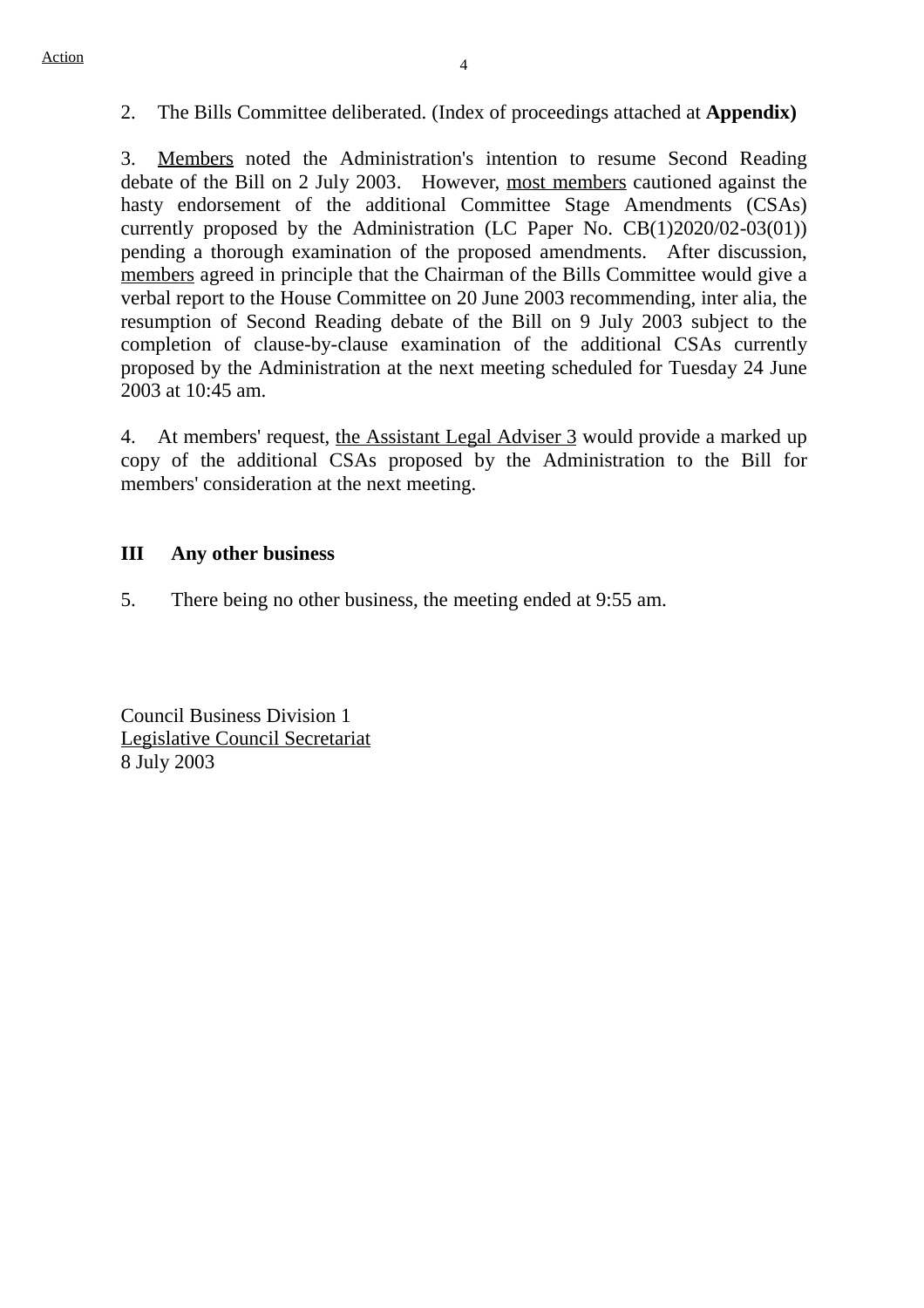### **Appendix**

### **Proceedings of the meeting of the Bills Committee on Telecommunications (Amendment) Bill 2002 on Thursday, 19 June 2003, at 8:30 am in Conference Room A of the Legislative Council Building**

| <b>Time</b><br><b>Marker</b> | <b>Speaker</b>                                                        | Subject(s)                                                                                                                                                                                                                                                                                                                    | <b>Action Required</b> |
|------------------------------|-----------------------------------------------------------------------|-------------------------------------------------------------------------------------------------------------------------------------------------------------------------------------------------------------------------------------------------------------------------------------------------------------------------------|------------------------|
| $000000 -$<br>000123         | Chairman                                                              | Introductory remark and confirmation of minutes<br>of meeting held on 9 June 2003.                                                                                                                                                                                                                                            |                        |
| $000124 -$<br>001333         | Administration<br>Chairman                                            | The Administration introduced the papers and its<br>additional Committee Stage Amendments (CSAs)<br>(LC Paper Nos. CB(1)2020/02-03(01) and (02)).                                                                                                                                                                             |                        |
| $001334 -$<br>001810         | Mr Howard YOUNG<br>Administration                                     | (a) Members of the Liberal Party supported the<br>additional CSAs currently proposed by the<br>Administration.<br>(b) Thresholds in change of control.                                                                                                                                                                        |                        |
| $001811 -$<br>002324         | Mr Albert CHAN<br>Administration<br>Chairman<br>Mr MA Fung-kwok       | (a) Members<br>cautioned<br>against<br>the<br>hasty<br>endorsement of the Administration's last-<br>minute proposed CSAs pending a thorough<br>examination of the proposed amendments.<br>(b) Letter from the Consumer Council dated 18<br>June 2003 tabled at the meeting. (LC Paper<br>No. CB(1)2020/02-03(03)).            |                        |
| $002325 -$<br>002803         | Mr YEUNG Yiu-chung<br>Administration                                  | (a) Members of the Democratic Alliance for<br>Betterment of Hong Kong supported the<br>additional CSAs currently proposed by the<br>Administration.<br>(b) Thresholds in change of control<br>and<br>"associated person".                                                                                                     |                        |
| $002804 -$<br>004253         | Ms Emily LAU<br>Administration<br>Assistant Legal Adviser 3<br>(ALA3) | claimed<br>Measures<br>the<br>(a)<br>that<br>to<br>ensure<br>consumer/public benefit arising from an<br>M&A would be realized.<br>(b) The use of the expressions of consumer<br>benefit, public benefit/benefit to the public<br>and public interest.                                                                         |                        |
| $004254 -$<br>004850         | Mr Eric LI<br>Chairman<br>Mr Abraham SHEK                             | (a) Mr Eric LI objected to the introduction of the<br>Bill as it was not conducive to attracting<br>investment. He supported in principle the<br>additional CSAs currently proposed by the<br>Administration because they helped mitigate<br>the adverse impact of the Bill.<br>(b) Mr Abraham SHEK did not support the Bill. |                        |